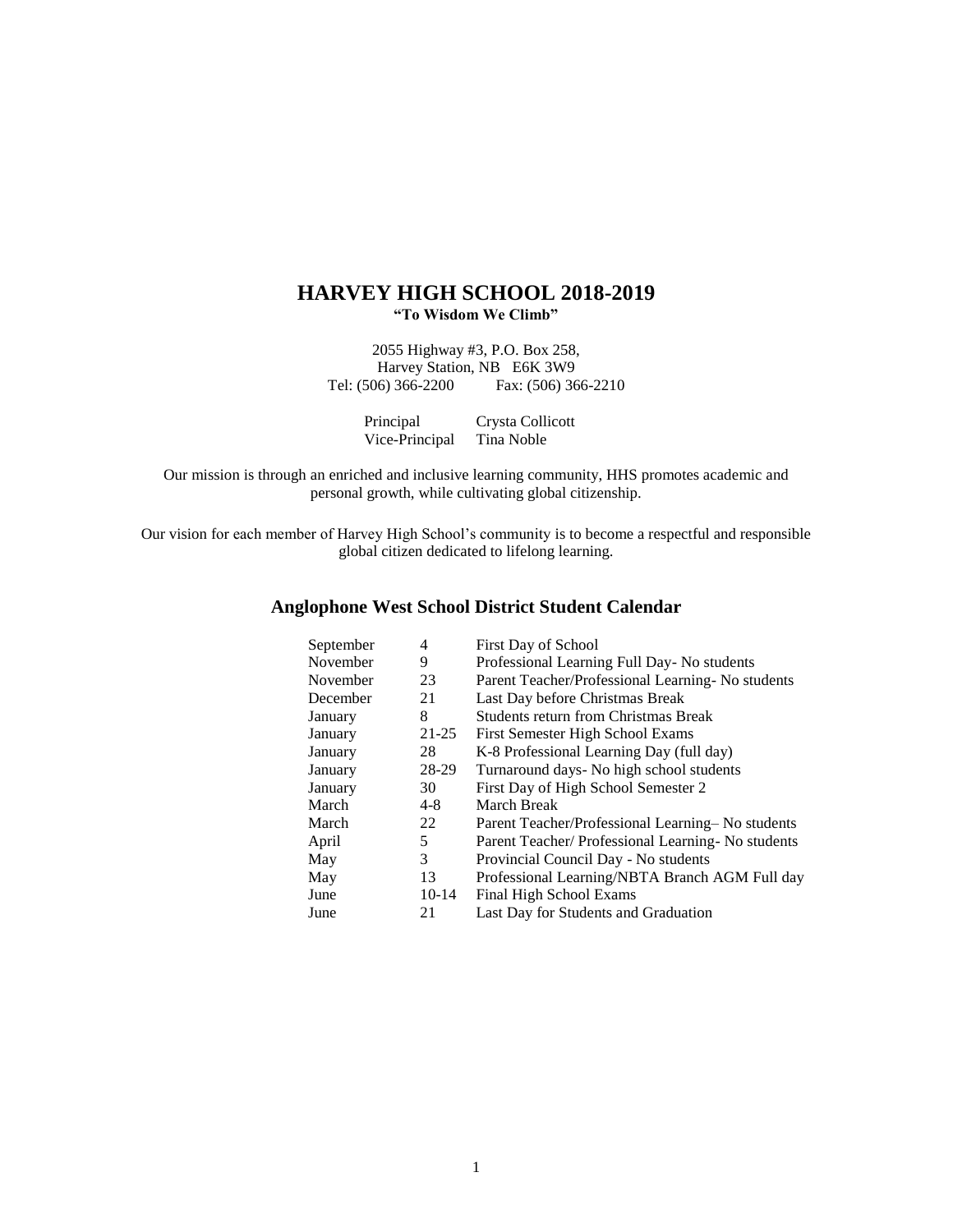## SECTION A- **CODE OF STUDENT CONDUCT**

## **THE RIGHT TO AN EDUCATION**

Student Responsibilities:

- to share in the responsibility for the quality of educational life;
- to be cooperative and attentive in class and at student assemblies;
- to give one's best effort to complete assigned work;
- to come to class prepared with books, materials, and equipment;
- to be on time for class;
- to be in regular attendance;
- to observe school procedures when leaving for an appointment or returning from an absence;
- to respect and contribute to the positive learning environment.

## **THE RIGHT TO BE TREATED WITH RESPECT**

Student Responsibilities:

- to share in the responsibility for the well-being of the student body and school;
- to use language befitting a thoughtful, caring student by avoiding the use of profanity, vulgarisms and other unacceptable language; in particular, students are not to use language having sexual overtones;
- to respect property by taking pride in the school, cleaning up after oneself and others in the school and grounds, reporting damage to school property, keeping lockers neat and tidy, taking care of school texts and library books;
- to show maturity when moving through the halls (avoid running and roughhousing);
- to demonstrate good behaviour in travelling to and from the school;
- to represent the school favourably, with dress and behaviour in extra-curricular activities.

Staff and students at Harvey High School are encouraged to strive towards self-discipline and growth. Key words are *RESPECT* and *RESPONSIBILITY.* Everyone is responsible to behave in a manner that will give evidence of respect.

## **SAFE SCHOOLS**

Anglophone West School District supports the provision of a safe and orderly environment within its schools. Each year schools observe Safe Schools Week in early October and practice various safety drills as outlined in the Emergency Response Plan.

If an emergency occurs, parents will be notified through local radio stations, email, and the school talk mail system.

The District prohibits the use of violence involving staff/students. Students should understand that creating a disturbance by pulling alarms, tampering with firefighting equipment (hoses, extinguishers, and sprinklers), attempting to light or lighting fires, making prank 911 calls, are serious offences and will result in immediate suspension and possible legal action.

## **FIRE DRILL AND ALARMS**

The signal to evacuate the school is a continuous ringing bell. Students must leave the building by the route indicated in the classrooms and assemble in the designated area outside. Once evacuated from the building, students must remain in designated area. Once the building has been checked, students will be able to return to their classes.

## **STUDENT THREAT ASSESSMENT**

Anglophone West School District is committed to creating and maintaining an environment in schools where students, parents and others feel safe. In order to enhance safety and security, the District has been involved in intensive threat assessment training of school administrators, guidance counselors, resource teachers and district staff.

The protocol requires trained staff to complete a "Violent Threat Risk Assessment" in all cases where students make significant threats to harm themselves or others. The purpose of the threat assessment process is to use the best knowledge, skills, and experience available to assess high-risk, threatening behaviours so that appropriate interventions can be identified to protect individuals from harm and to ensure a climate of safety in schools and community. To keep our school communities safe, parents, students, and community members who have knowledge of a threat or high-risk behaviour are to report this information to the principal.

## **EXPLOSIVES & WEAPONS**

Firecrackers, other types of explosive devices, and weapons are illegal and present a serious hazard to everyone's safety. Students who supply firecrackers to other students, who explode firecrackers (or any other explosive) on school property, or who bring weapons onto school property will face immediate suspension.

**Pocket knives may not be brought to school.**

## **INCLUSIVE RELATIONS**

Harvey High School does not tolerate defamation or discrimination on the basis of race, ethnicity, culture, religion, intellectual/cognitive ability, or sexual orientation.

## **HARASSMENT & INTIMIDATION**

Harassment and/or intimidation are considered serious offences. Although each situation will be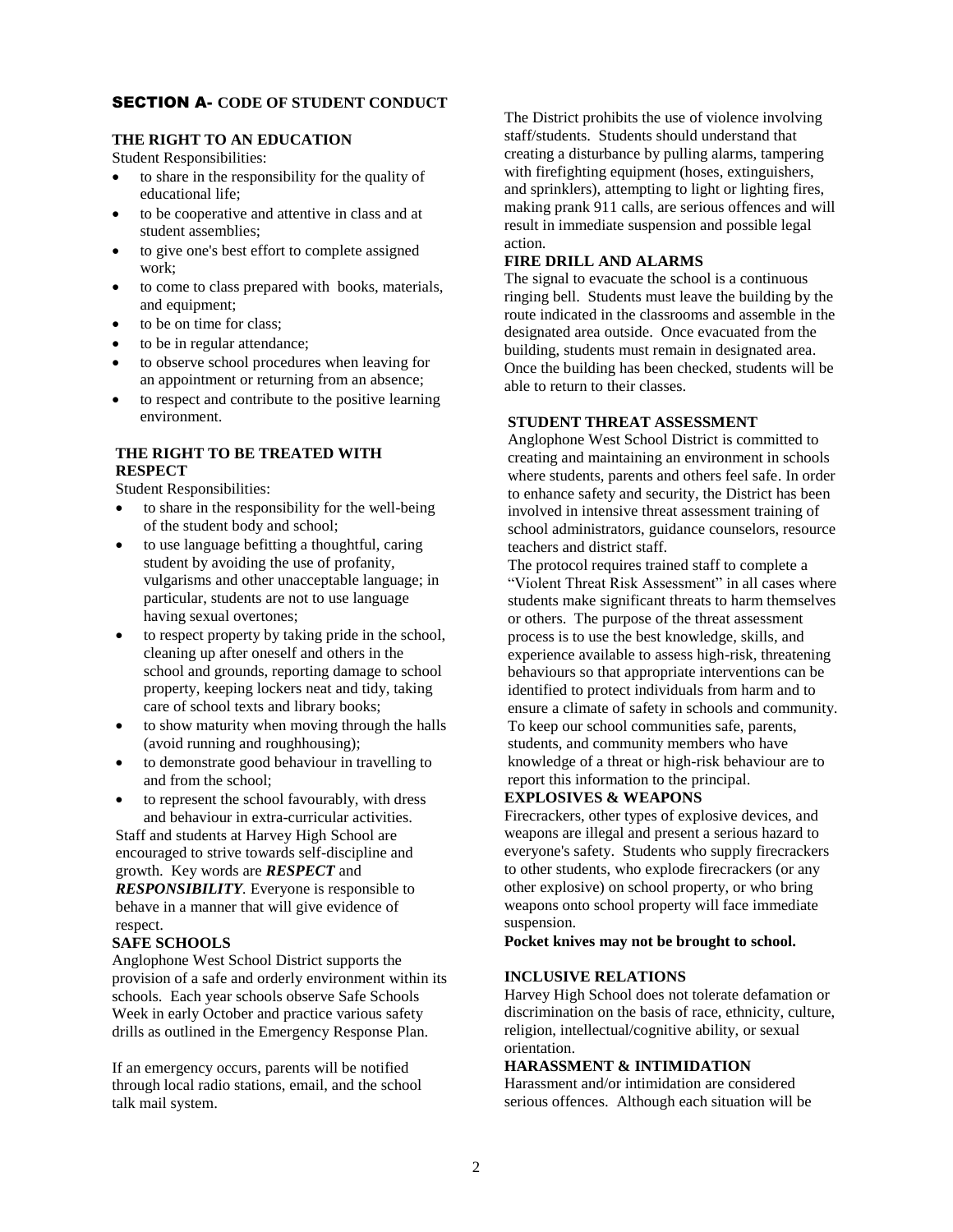treated on an individual basis, any verbal, physical, racial, and/or sexual harassment and/or intimidation will not be tolerated. This includes the various types of bullying. Police may be notified for advice and investigation.

#### **SUBSTANCE ABUSE**

The use or possession of alcohol, narcotics, other restricted drugs and drug-related materials will not be tolerated. The purpose of this policy is to eliminate the use of alcohol and drugs from school life (including off campus school-sponsored events), and to provide assistance to students with alcohol and/or drug problems.

Violations of this policy can occur as follows:

- 1. Use, possession, or sale of tobacco, e-cigarettes, or vaporisers, diffusers, and accessories by any student on school property;
- 2. Suspicion of use, use or possession of alcohol or illegal drugs or drug paraphernalia at school or during school-sponsored activities on and off property;
- 3. Being under the influence of alcohol or drugs at school or at school activities;
- 4. Distribution and/or selling of tobacco, ecigarettes, vaporisers, alcohol and/or drugs or drug paraphernalia to students at any time.

Infractions will be dealt with as a discipline issue. Use or possession of illegal drugs, drug paraphernalia, or alcohol will result in immediate suspension. The use or possession of drugs or alcohol at extra-curricular events, including DANCES*,* will result in out-of-school suspension and a suspension of extra-curricular privileges. Use or possession of drugs or alcohol on school-sponsored trips is considered more serious due to the requirements placed on teachers or other supervisors. The responsibility placed on supervisors to keep our students safe means we have high behavioural expectations of those students chosen to participate in these events or trips.

#### **SMOKING POLICY**

All facilities, property and vehicles at Harvey High are designated smoke-free. Grade 11 and 12 students who leave the property at noon and decide to smoke off-property **may not do so within sight** of the school. Any student who is part of a group of smokers who are in violation of this policy will be considered to be in violation as well.

#### **CLOSED CAMPUS POLICY**

Harvey High has a closed campus for students in grades 6-10. This policy applies from arrival until departure after school. The exception: Grade 10 students may leave one time every two weeks with written permission from a parent or guardian for each occasion. Permission will not be granted to Grade 10 students wishing to leave on a daily basis. Should

behavioural incidents occur, students in grades 10, 11 and 12 may have the privilege of leaving school property revoked for a defined period of time. **SCHOOL DRESS CODE** 

Students are expected to present themselves in neat and appropriate dress. This means that students' tops should cover up to mid-chest (up to arm pits) and mid-back, and must cover torso.

- 1. Tank tops with spaghetti straps or without 2 straps are not allowed.
- 2. Shorts must cover upper thigh and skirts must reach mid-thigh sitting or standing.
- 3. Layered clothing must meet the dress code (shorts under skirts, etc.).
- 4. No undergarments may be visible.
- 5. Clothing underneath sheer clothing must meet dress code.
- 6. Revealing clothing, clothing with inappropriate designs/language (especially sexual innuendo), and clothing which advertises/promotes cigarettes, alcohol, and/or drugs is not permitted.
- 7. Heavy outdoor clothing is not to be worn in classrooms (winter coats, ski pants, etc.). However, light outdoor jackets such as denim jackets, track jackets, are permitted.
- 8. Any type of hat or hood is not permitted to be worn in the building, unless in the shop (bottom of the ramp).

When in violation of dress code, students may be asked to change or cover up the clothing in question. Students may appropriately ask for clarification, and teachers may refer to dress code by violation number. **SCENT REDUCTION POLICY**

Many students and staff have severe, and in some cases, LIFE THREATENEING allergies to scented products. HHS enforces *Health and Safety Policy*, #18-758. Individuals are **NOT TO WEAR** 

**SCENTED PRODUCTS TO SCHOOL**, nor are they to bring scented products to the school.

**STUDENT VEHICLE OPERATION**

On the Harvey High School property, there is a designated student parking area. It is located to the right of the school (side closest to village). Overflow parking is at the back of the parking lot. Students must back into parking spaces.

School officials are given responsibility to oversee the behaviour of students from the time they leave for school until they arrive home at the end of the school day.

Students may drive licensed road vehicles to school as long as certain conditions are met:

- 1. The student follows school rules related to being on time.
- 2. Student drivers respect motor vehicle laws.
- 3. The student drives in a safe, cautious manner on school property.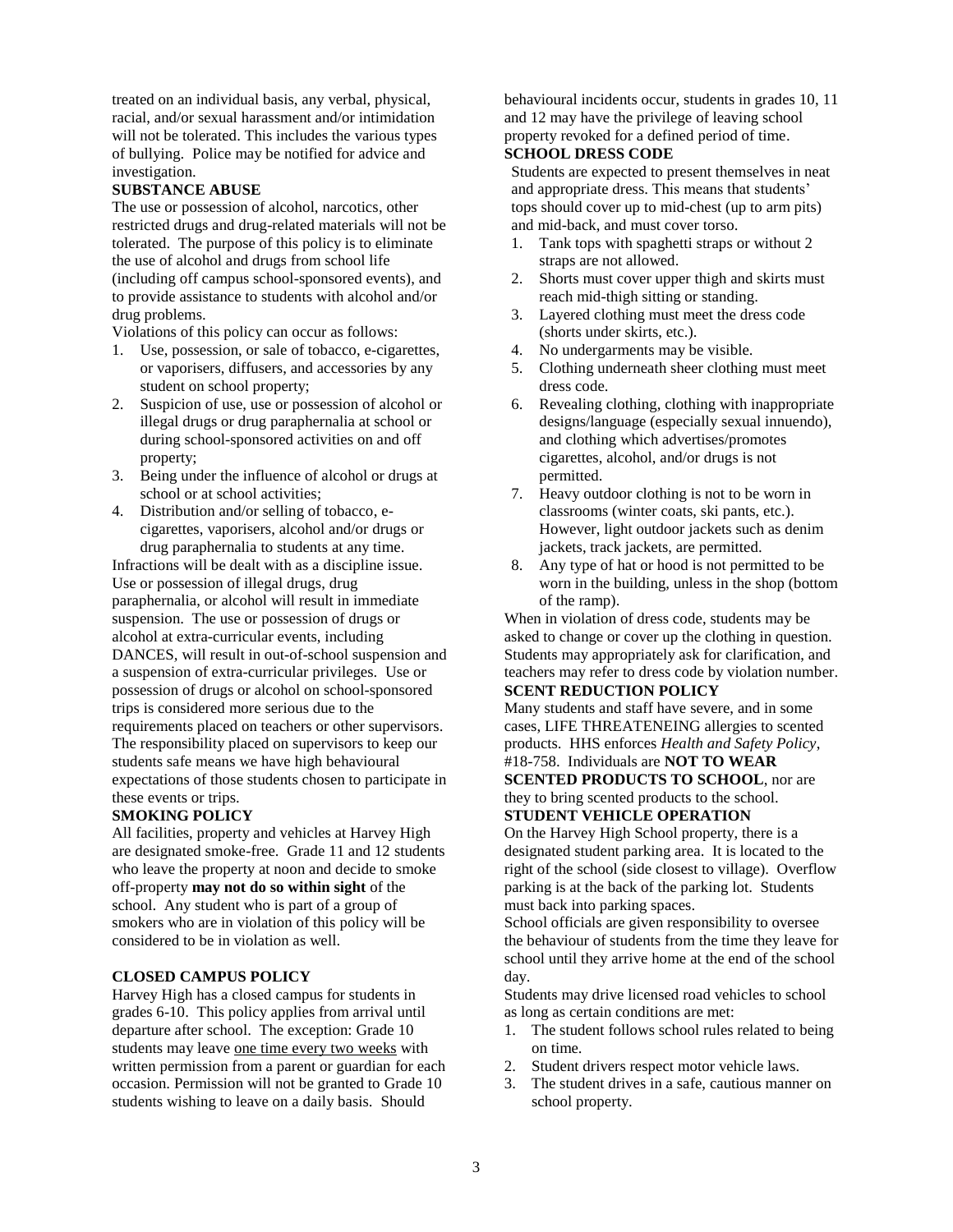- 4. The student registers his/her vehicle at the school office.
- 5. Student vehicles are not being used to store illegal substances on school property.
- 6. Student(s) are not hanging out in the vehicle on school property.
- 7. No students in grades 6-10 are transported at noon unless approval is given by the school administration.

If one or more of these conditions is not met, the administration may suspend the privilege of bringing the student/family vehicle to school for a period of time. For serious infractions, the RCMP shall be notified.

- 1. During the period of suspension, the student may not use a motor vehicle vehicle for transportation to school property.
- 2. This ban on vehicle use would include attendance at after hour extra-curricular school events, such as dances, games and practices.
- 3. For the purpose of clarification, the student may return to the school property after hours to pick up a sibling or to visit the Community Library.
- 4. In the event of an appointment scheduled during the day which may necessitate vehicle use, the student or parent should clear this with the administrators in advance.
- 5. In addition, if circumstances warrant, an incident may be reported to the RCMP.

If the given ban on vehicle use is not respected, further disciplinary action would be taken.

## **ALL TERRAIN VEHICLES, SNOWMOBILES**

Students are not allowed to bring these vehicles on to school property. Permission to work on these vehicles in the school automotive shop may be granted on an individual basis.

**P.D.A. POLICY (Public Display of Affection)**

This policy addresses public displays of affection among students. In a public institution, reasonable limits will protect the right of other individuals to feel comfortable in the presence of couples. Students may not interact in ways that would be unacceptable in other public institutions, such as places of work, worship, or business. There are consequences for such behaviour, from an initial warning to eventual suspension.

#### **PERSONAL ELECTRONIC DEVICE POLICY:**

- 1. Personal electronic devices are permitted during transition, breaks and noon.
- 2. Personal electronic device use is not permitted in class unless teacher permission granted.
- 3. Playing games on personal electronic device during class time is not permitted.
- 4. Researching using personal electronic device is not permitted.
- 5. Personal electronic device used as musical

 device must have pre-made playlist. Device to be on desk turned over while in use.

- 6. Headphone education to be shared regarding sharing of equipment.
- 7. Headphones are permitted in hallways. Both headphones to be removed when communicating with adults.
- 8. Headphone volume must be low enough to hear PA announcements or talking.
- 9. Photos, audio recording and videos are prohibited.
- 10. Personal computers are not to be permitted.

## **COMPUTER USE POLICY**

## **Personal laptops are not permitted at school.**

Each September, students are asked to sign off on Policy 311, the *Computer Use Policy*. This policy provides guidelines about acceptable use of computers at school. If a student violates this policy, the student will lose the privilege of using school computers for a period of time – possibly leading to loss of academic credit.

Students using personal technology who are in violation of Policy 311 and/or Policy 703, will not be permitted to use or be in possession of personal technology while at school.

Personal computers may not be brought to school. This is Education and Early Childhood Development policy.

## **SCHOOL DANCES**

Approximately eight school dances are held during the school year. School staff, parents and community volunteers supervise dances under the following regulations:

- 1. Students absent from school on dance day will not be admitted to the dance. Appointments are an exception.
- 2. Students, who are suspended from school during the time a dance is held, will NOT be permitted to attend that dance.
- 3. Students may not attend dances when disciplinary consequences are outstanding.
- 4. Dances are open to students of HHS and McAdam High School and their escorts.
- 5. Escorts who do not attend either school must be 18 years of age or under and must be signed in at the door. Students may sign in only ONE escort per dance and will be held responsible for the escort's behaviour. Students nineteen years of age must seek pre-approval of administration to attend.
- 6. Once students have entered, they may NOT leave and re-enter the dance. There will be NO admission after an announced time.
- 7. Students who choose to attend dances will be subject to alcohol-testing if they are suspected of having consumed alcohol.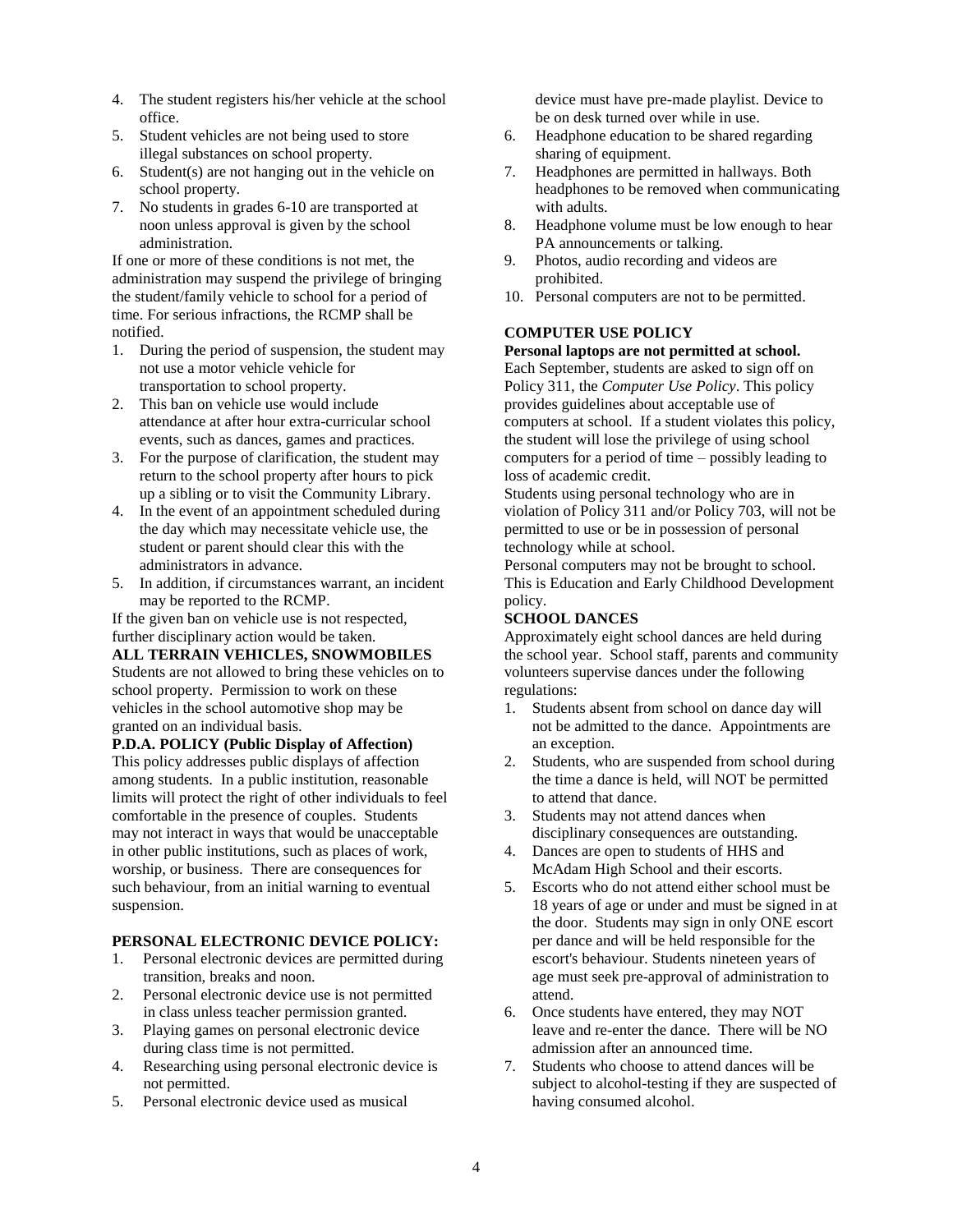- 8. Students or escorts who are believed to have consumed alcohol, or any other prohibited substance, will not be allowed into the dance. If admitted, they will be removed from the dance without refund. Parents and/or RCMP will be notified of the incident and be required to pick up the student. Students will be suspended from extra-curricular activities for a period of time, their parents will be informed of the incident and an **out-of-school suspension of at least five days will be assigned.**
- 9. Unruly behaviour will result in a suspension from future dances along with appropriate disciplinary action. Behaviour expectations at extra-curricular activities are like expectations during the regular school day.
- 10. Coats must be checked before entering the gymnasium. A coat check will be established in an appropriate location for each dance.

#### **RESPECT FOR SCHOOL PROPERTY**

Students are expected to treat equipment, materials and school property with respect. Students who intentionally damage school property will pay for the cost of repair or replacement, and face possible suspension and legal action.

## **VISITORS**

Students are required to obtain permission from the school administration before inviting friends to the school. All persons not enrolled, working, or affiliated with the school must register at the Administration Office for identification purposes.

#### **FAILURE TO MAINTAIN CODE OF CONDUCT**

The failure of a student to maintain the code of conduct will result in a progressive discipline procedure being implemented by the school staff. This may involve direct intervention by the teacher (warning, short timeout, noon hour or after school reporting, teacher-student meeting, contact with parent or guardian) or referral to the school administration.

#### **AFTER SCHOOL DETENTION**

After School Detention (ASD) is a one-hour supervised study hall after school, Monday to Thursday. Any teacher or the Administration may assign a student to ASD. Parents/guardians will be notified. Lack of cooperation with ASD may result in a suspension from school with ASD served upon return.

#### **SUSPENSIONS**

Administrators may issue suspensions of varying lengths for inappropriate behaviour. Regardless of a student's previous history, severe misconduct will result in an immediate out-of-school suspension. HHS has instituted a **Discipline Continuum** to track discipline consequences given and to ensure that progressively greater consequences are given if

adverse behaviours are not changing. During suspensions no extra-curricular activity is permitted. During this time, the student is **not** allowed on school property without special permission. In the event of a school holiday or weather day, suspension will be served on the next school day.

## **STUDENTS IN LEADERSHIP POSITIONS**

There are a number of student leadership positions. This includes elected and appointed positions of trust or positions for which one may be selected. Examples of these leadership positions include: SRC executive positions, Grad Class executive positions, Yearbook or Safe Grad executive positions, mentors working with younger students, student coaches, and students selected for specials programs. We value highly the work done by these students and are proud of the contribution made by these outstanding student leaders. With these positions of leadership and privilege, however, comes responsibility. These students are role models and representatives of our school and community. For serious behavioural infractions, in addition to assigned consequences, a loss of that leadership position for the remainder of the year would result. If the serious infraction happens late in one year, this penalty may carry over into the following school year.

## SECTION B- **ATTENDANCE AND EVALUATION**

#### **ATTENDANCE POLICY (An updated Attendance Policy will be finalized in September 2018)**

Preamble**:** It is important for all students to attend school regularly so that maximum benefit can be received from the education provided. The Education Act of the province requires that students attend regularly, except in case of illness or other unavoidable cause. The Act gives to parents the responsibility for ensuring that their children attend regularly. There is a need to increase the level of responsibility for attendance accepted by each student – particularly by high school students. This policy is intended to address absences, lates, and sign-outs. The school must be made aware of any circumstances affecting the attendance of any student.

**Absences** - Parents are encouraged to notify the school before 8:15 am when students are going to be absent. If this is not done, students will be expected to present a dated excuse, signed by a parent/guardian, to their homeroom teachers on the day they return to school.

**Lates** - When students arrive at the school **after** middle school homeroom period or after the beginning of high school period one, they must signin at the office. Students arriving late three or more times per month will be issued an ASD.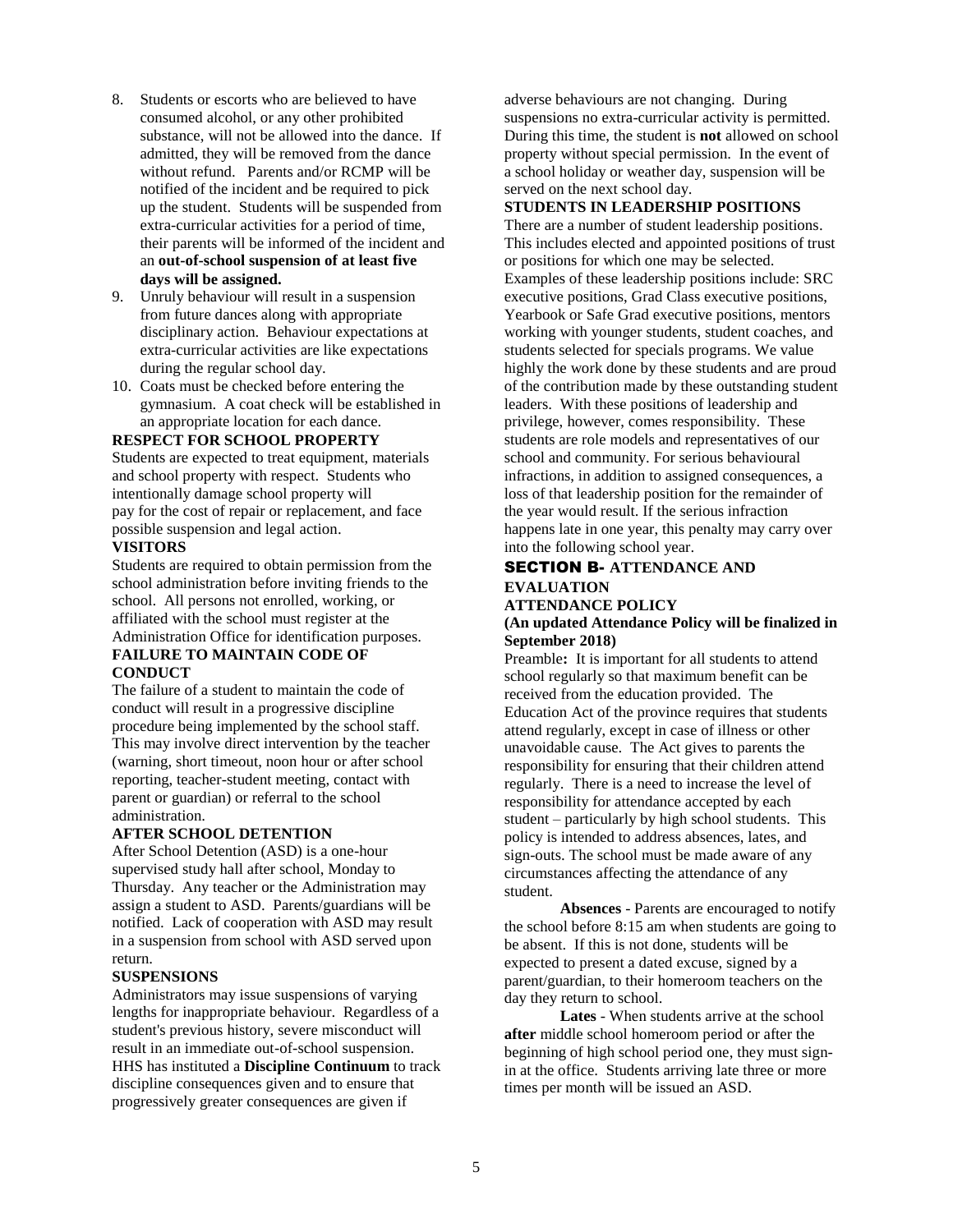**Sign-outs –** All students who leave the school property before dismissal must sign out at the Administration Office by having their parent visit the office. If the parent is not present, students must present a note, signed and dated by a parent or guardian. If a student has forgotten the note, then contact must be made with a parent/guardian in the presence of a staff member before any sign out will be approved. Parents may phone the school to authorize their child's signing out. Students must obtain permission from Principal, Vice-Principal, Guidance, or Homeroom teacher to sign-out for unforeseen circumstances. Students who sign themselves out will be considered absent without permission and will be subject to consequences. High school students in grades 11 or 12 may leave the property during the lunch period without signing out. Students in grades 6-10 have a closed campus. **Extended absences**- Any extended absences planned by the family should be discussed in advance with the school administration. When planning family vacations during school days, students are responsible to complete any work missed during that absence. A homework buddy should be arranged to facilitate the collection of missed work and notes. Teachers will not be asked to provide packages of work for students. The school must be made aware of any circumstances affecting the attendance of any student.

**Extra-curricular participation**- Students who are absent from school are not eligible to participate in extra-curricular events or activities on that day. Exceptions would be made for medical appointments. For those signing in after noon, permission to participate must be sought from administration. .**MISSED TESTS AND EXAMINATIONS**

- 1. Students who are absent and miss a previously announced test will write the test on the day they return. Exceptions must be approved by the teacher.
- 2. Students who are absent for exams, without the permission of administration, will be assigned the mark of zero.

3. Students should arrange a buddy system to have notes and assignments forwarded to them while absent. Students will be responsible for work completed while they were absent. Teachers and administrators will arrange tutoring during extended medical absences.

**LATE ASSIGNMENT POLICY GRADES 9-12** Students are responsible for completing assigned work at an acceptable standard (outcomes met) in the time allotted by subject teachers. Assignments are due at the beginning of the subject's class on the deadline day. Students failing to complete assignments by the subject teacher's communicated deadline are subject to the following consequences:

- **1.** 1 day late: once graded, the assignment will be valued at 90% (multiplied by 0.90) of the original mark.
- **2.** After first parent contact: once graded the assignment will be valued at 80% (multiplied by 0.80) of the original mark. Upon contact, parent will be notified of the late assignment. Parent will also be informed that a mark of zero will be issued for an assignment not submitted by the communicated deadline. An extension of no greater than two days shall be given from the time of parent notification.
- 3. Second parent contact shall be made if the assignment was not received by communicated deadline. Assignments will not be accepted once the communicated deadline has passed. Parent will be notified that a mark of zero was issued and a current course mark will be communicated.

**EVALUATION POLICY GRADES 6, 7, & 8** 60% of outcomes within subject strand(s) must be at a minimum of 3. This standard must be achieved in Language Arts, Math, 2 core subjects (Science, Social Studies, PIF/FILA), as well as, 3 of the remaining subjects (Art, Health, Music, Physical Education, Technology).

#### **EVALUATION POLICY GRADES 9-10**

The pass mark is 60% in each course. Mid-term reports will be issued mid-way through each semester (November and April). The minimum number of 10 assessments per semester should be given. Exams may represent up to 20% of the student's marks. Students must write the exams associated with their courses or forfeit these marks unless Administration is notified in advance and an appropriate medical certificate is provided. Grade 9 students must pass Mathematics and Language Arts and fail not more than 2 subjects in order to be promoted to grade 10. Grade 10 students will be promoted on a course by course basis. For example, if Math 10 is failed, it must be re-taken the next time the course is offered. Courses may be retaken in Summer School.

**EVALUATION POLICY GRADES 11-12** 

The pass mark for all courses is 60%. Mid-term reports will be issued mid-way through each semester (November and April). The minimum number of 10 assessments per semester should be given. Exams may represent up to 30% of the student's marks. Students must write the exams associated with their courses or forfeit these marks unless Administration is notified in advance and an appropriate medical certificate is provided.

#### **ACADEMIC EXCELLENCE**

Each year students who demonstrate academic excellence are recognized for that effort. In middle level, academic excellence is given if a student has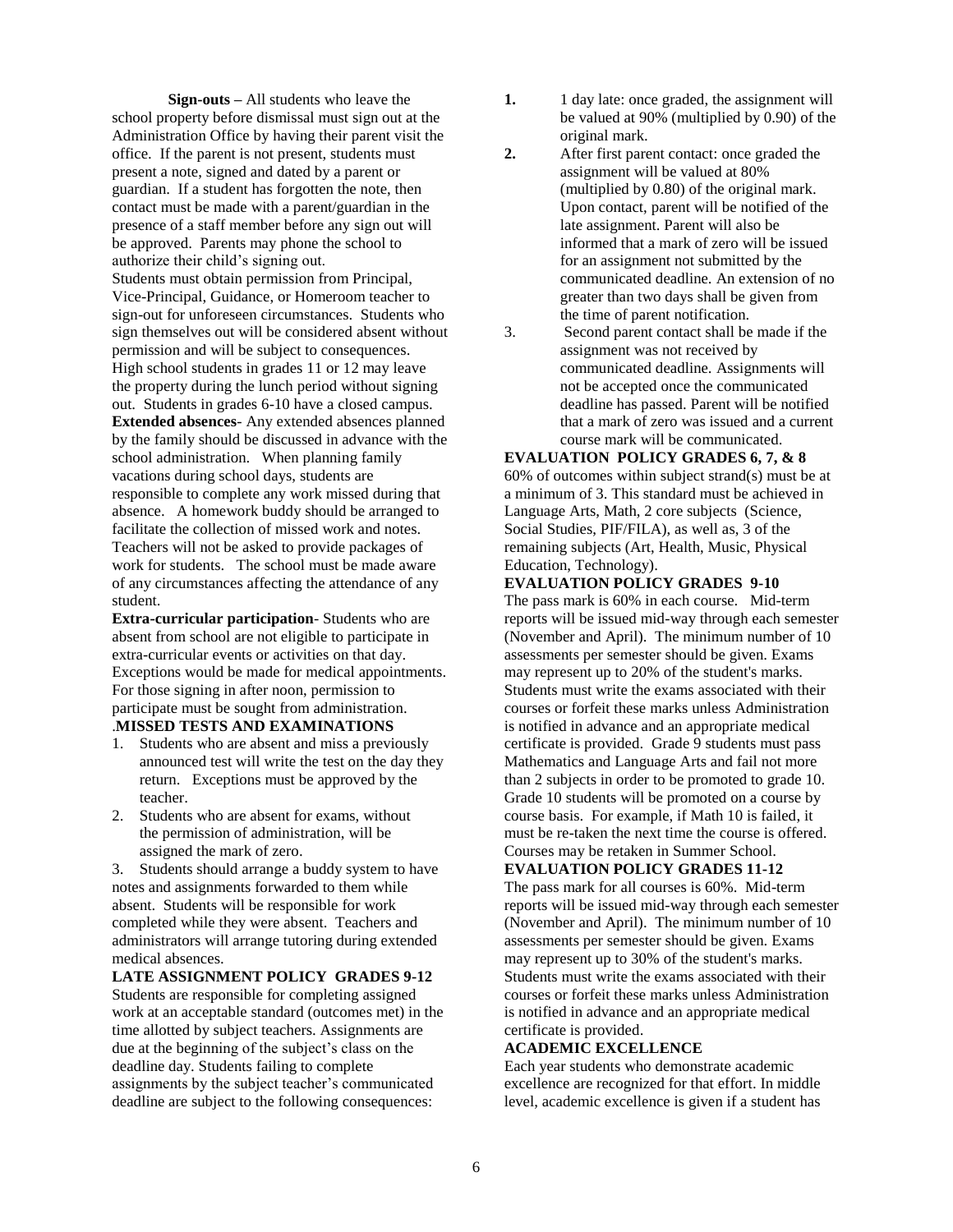earned a rating of 3+- 4+ on 21/29 strands and a rating of 3 on the remaining 8/29. Middle level students receive a certificate each year. For academic excellence throughout grades 6-8 a 4" Gold on Gold 'H' is awarded in grade 8. In high school, academic excellence is an 85% average. Each year a certificate is given. In grade 12, a 6" Gold on Gold letter 'H' signifies academic excellence throughout high school.

# SECTION C- **STUDENT SERVICES**

**GUIDANCE SERVICES** - Ms. Sarah Wood Counseling services are provided to assist students with their personal, academic, and career development needs. Students are encouraged to make use of these services by requesting appointments. Services available are: academic planning, career exploration, responsive personal counseling, referrals to social agencies, and postsecondary education information

#### **RESOURCE PROGRAM – Mrs. Cynthia Drummond and Ms. Julia Parra**

The Resource Program functions as a support to the regular classroom. The Resource team includes the classroom teacher, the Resource teacher, and educational assistants who together design a program to meet the learning needs of individual students. This is accomplished by adapting a variety of learning materials and strategies designed to enhance the learning process.

## **TRANSPORTATION**

The Anglophone West School District Transportation Office schedules all bus routes and stops. Concerns regarding routes and/or stops should be directed to the Transportation Office at 453-5454. All students are required to use the school bus serving their area. Requests for transportation on buses other than that serving their area will **not** be approved, except in emergency circumstances. Bus drivers are authorized to make regularly scheduled stops only. Students are expected to behave in an orderly manner at all times while on a school bus. They are to be seated when riding the bus and must follow the driver's instructions. Individuals who misbehave on school buses will have their transportation privileges suspended.

## **LOCKERS**

Each student will be provided with one locker in the school and one combination lock. There is a \$5.00 replacement fee for lost locks. These lockers remain the responsibility and property of the school and are subject to inspection/search at any time to ensure a safe and secure learning environment. Students are cautioned not to share their combination with others and should ensure their lock is secure before leaving the locker. The school is not responsible for theft of personal belongings from lockers. Students should inform the Administration of any damage that occurs. Students found misusing or damaging their locker privilege will have it revoked for an indefinite period of time. Damage costs are the responsibility of the student.

## **TEXTBOOKS**

Students will be loaned a number of books in all subject areas. It is the student's responsibility to look after these texts. If textbooks are lost or damaged, an invoice will be sent by Anglophone West School District to pay the cost of replacement.

## **INTERSCHOLASTIC ATHLETICS Athletic Policy**

Harvey High School offers a wide variety of opportunities for students to participate in interscholastic athletics. Volunteer coaches commit time and energy while the student council provides financial support for the teams to cover officials, uniforms, and travel. We value athletics and the contribution made by students who dedicate themselves to being the best they can be. As part of this quality athletic program, the attitude and behaviour of the student-athlete is important. At HHS, we have high expectations for these participants. Whenever our athletes travel or play at home, they are very visible representatives of our school and community. As such, students are asked to observe the following responsibilities if they wish to participate on our teams:

- to successfully fulfill academic expectations. In addition to parents/guardians and administrators, teachers should also contact the athletic director when a student is falling behind with course work. The athletic director will meet with the student. If the problem does not get resolved within an agreed upon time frame, athletic privileges will be affected.
- to attend all team practices. If athletes are ill or unable to attend for important personal reasons, they are expected to discuss this with their coach. Missing practices may result in consequences as determined by the coach.
- HHS expects athletes to adopt a healthy lifestyle and to refrain from the use of tobacco, alcohol, or other prohibited drugs at all times. Any use of these while on school property or while on team trips will result in disciplinary action and may result in the loss of the privilege of playing on HHS teams that year.
- to play with good sportsmanship and with respect for opponents, teammates, and officials.
- to accept responsibility for the monitoring of the gym, equipment room, locker rooms, school minibus, and other areas used by the team.
- cooperate with all staff, show politeness and respect for others, refrain from use of profanity, and in general, be a good role model in the school and community. Discipline referrals may